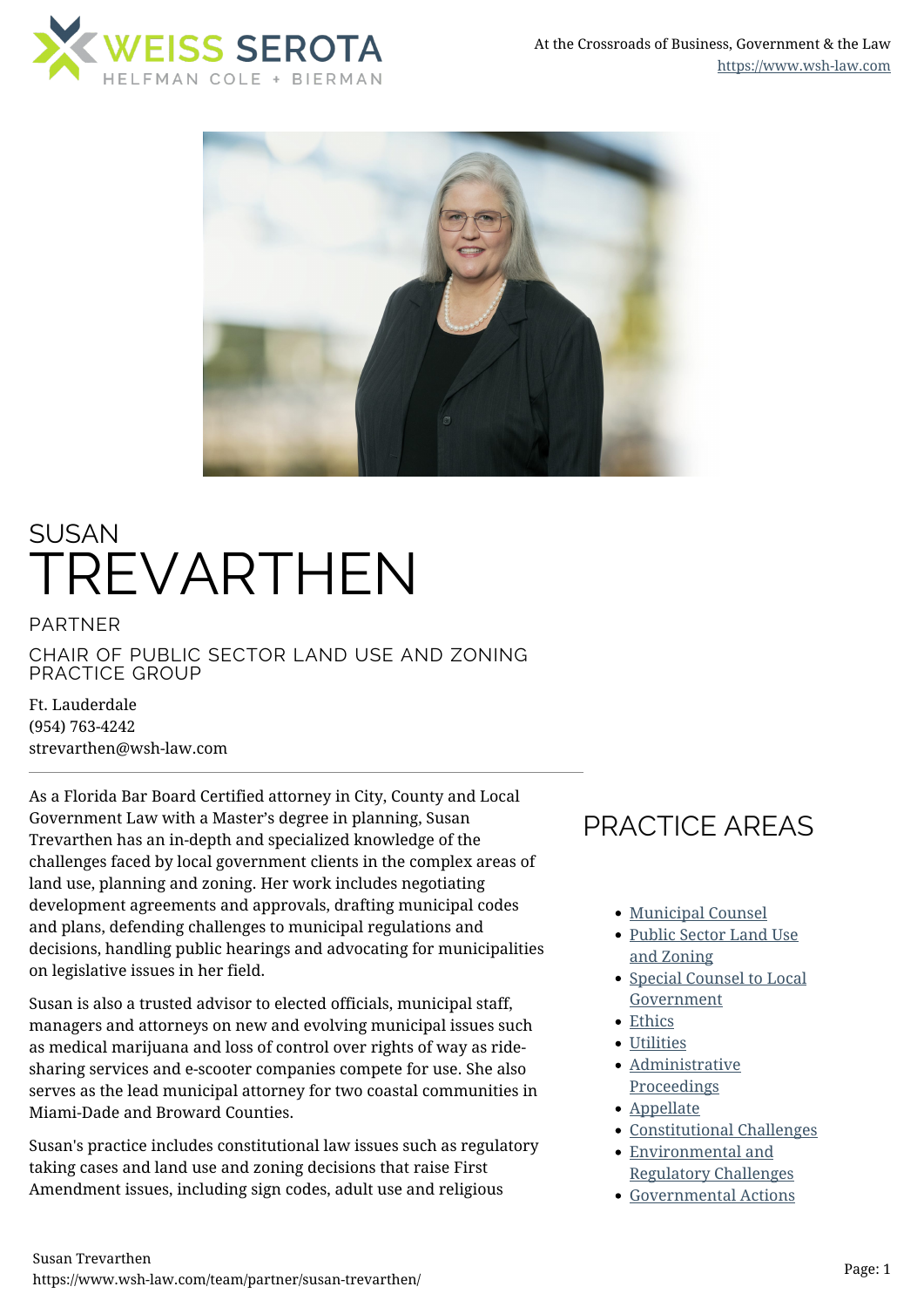

regulations, Bert J. Harris Act claims, comprehensive plan challenges and petitions for writs of certiorari.

Susan was instrumental in helping to develop the field of school concurrency policy and law in Florida, and has represented local governments and school boards across the state on school planning, facilities issues and mandatory school concurrency.

Susan is a member of the College of Fellows of the American Institute of Certified Planners and has held leadership positions in The Florida Bar's Section for Environmental and Land Use Law and Section for City, County and Local Government Law. She is the chairperson of the Board of Directors of 1000 Friends of Florida. She speaks and publishes frequently on planning, zoning and land use issues and has been a regular guest lecturer at the University of Miami School of Law, St. Thomas University School of Law and Florida Atlantic University School of Urban Planning.

### PROFESSIONAL & COMMUNITY INVOLVEMENT

- 1000 Friends of Florida, Member of Board of Directors, 2015 present; Legal Committee Chair, 2019; Chairperson of Board of Directors, 2020
- Citizens for a Scenic Florida, Board of Directors, 2013-present
- The Florida Bar Section of Environmental and Land Use Law, Former Executive Council Member
- The Florida Bar Section of City, County and Local Government Law, Former Executive Council Member
- American Institute of Certified Planners, 1995-present
- American Planning Association, 1990-present
- City of Boca Raton Environmental Advisory Board, 1994-2000

### AWARDS & RECOGNITION

- Home Rule Hero, 2021
- Florida Super Lawyers, 2006-2019
- MDCLC President's Municipal Service Award, April 2017
- Martindale-Hubbell AV Preeminent Rating
- Florida Trend's Legal Elite, 2012
- Daily Business Review, Finalist Most Effective Lawyers, Public Interest, 2010
- Cited with favor by Florida's First District Court of Appeal in *M&H Profit, Inc. v. City of Panama City*, 28 So. 3d 71 (Fla. 1st DCA 2009) for [article on Harris Act](https://www.floridabar.org/divcom/jn/jnjournal01.nsf/Author/29DBBCF7355AEB1F85256.%20EC20049ADD1)

### PUBLICATIONS

Co-author, *[COVID-19 Lessons for Emergency Orders: A South](https://s3.us-east-1.amazonaws.com/fonteva-customer-media/00D36000000ZPDjEAO/gMOKcgLG_CCLG_Fall_Winter_2020_pdf) [Florida Perspective](https://s3.us-east-1.amazonaws.com/fonteva-customer-media/00D36000000ZPDjEAO/gMOKcgLG_CCLG_Fall_Winter_2020_pdf)*, The Agenda - The City, County and Local [Real Estate, Land Use and](https://www.wsh-law.com/practices/litigation/real-estate-land-use-and-zoning-disputes/) [Zoning Disputes](https://www.wsh-law.com/practices/litigation/real-estate-land-use-and-zoning-disputes/)

# ADMISSIONS

Florida, 1991

U.S. District Court for the Southern District of Florida, 1993

U.S. Court of Appeals, 11th Circuit, 1997

U.S. Court of Appeals, 9th Circuit, 2011

United States Supreme Court, 2003

## EDUCATION

University of North Carolina School of Law, J.D., 1991

University of North Carolina, MRP, 1991

Duke University, AB Public Policy Studies, *cum laude*, 1986

> Burns Fellowship in Development Planning

# **CERTIFICATIONS**

Board Certified by The Florida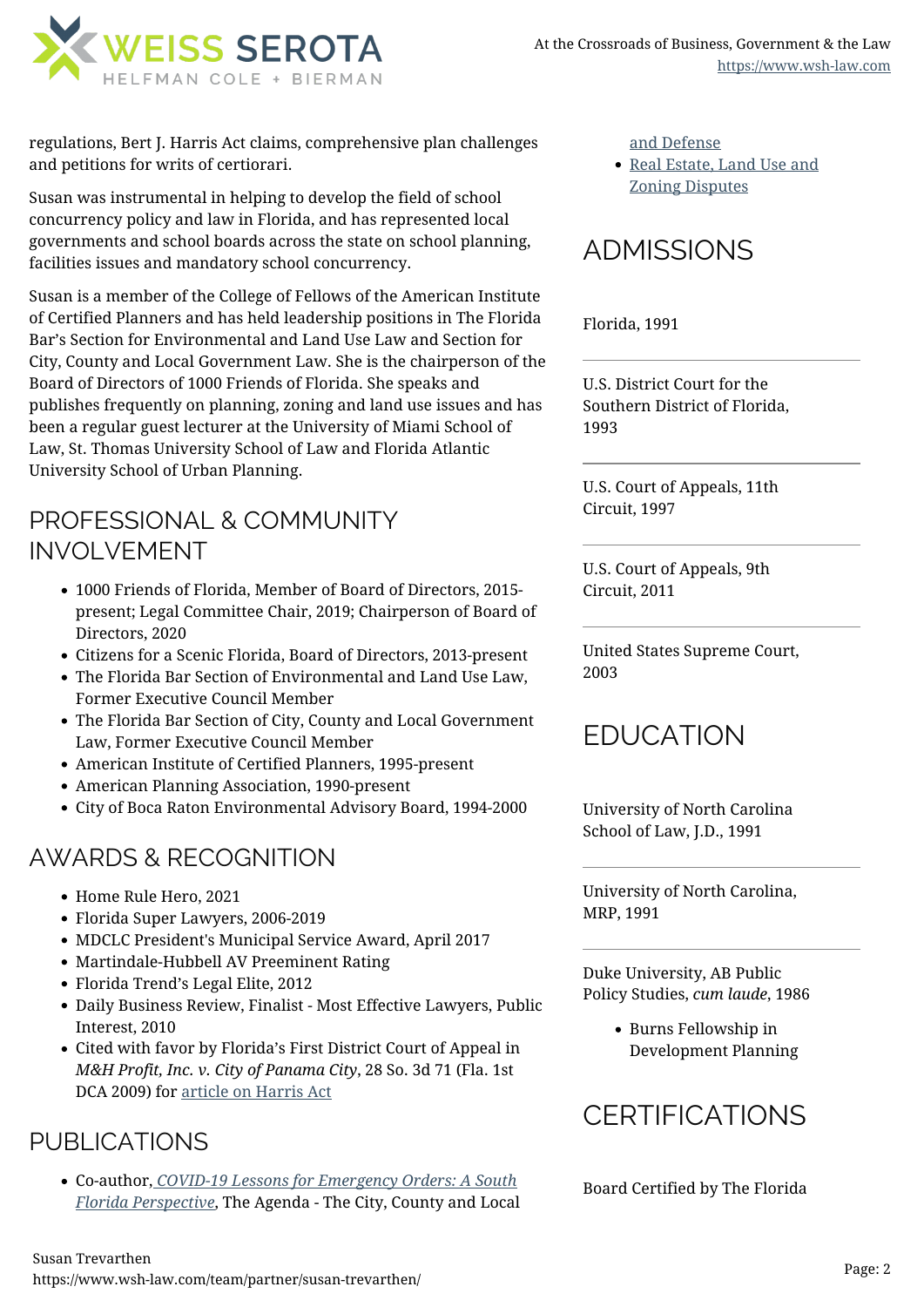

Government Law Section, The Florida Bar, Fall 2020

### REPORTED CASES

- *Restigouche v. Town of Jupiter*, 845 F. Supp. 1540 (S.D. Fla. 1993)
- *Schumacher v. Town of Jupiter*, 643 So. 2d 8 (Fla. 4th DCA 1994)
- *Section 28 Partnership, Ltd. v. Martin County*, 676 So. 2d 532 (Fla. 4th DCA 1996)
- *Woodrow Kantner, Trustee, Carolyn Weaver & YMCA v. Martin County*, 929 F. Supp. 1482 (S.D. Fla. 1993)
- *Town of Jupiter v. Michele Alexander*, 747 So. 2d 395 (Fla. 4th DCA 1998)
- *MediaNet of South Florida, Inc. v. City of Miramar*, Case No. 03cv61689 (S.D. Fla. 2002)
- *Florida Outdoor Advertising, LLC v. City of Boca Raton*, 266 F. Supp. 2d 1376 (S.D. Fla. 2003)
- *Renaissance Charter School, Inc. v. Dep't of Comm. Affairs and School Board of Miami-Dade County*, Case No. 1D09-2065 (Fla. 1st DCA 2010)
- *Seay Outdoor Advertising, Inc. v. City of Mary Esther, Florida,* 397 F.3d 943 (11th Cir. 2005) (amicus brief for Citizens for a Scenic Florida)
- *City Of Weston, Florida, et al.. v. The Honorable Charlie Crist, ,* Case No. 2009 CA 2639 (Fla. 2nd Jud. Cir. 2010)
- *Outdoor Media Group, Inc., and Chance Outdoor, LLC, v. City Of Beaumont, California*, Case No. No. 10-56081 (9th Cir. 2011) (amicus brief for Citizens for a Scenic Florida)
- *Atwater v. City of Weston*, 64 So. 3d 701 (Fla. 1st DCA 2011)
- *Reed v. Town of Gilbert*, \_\_\_ U.S. \_\_\_\_, 135 S.Ct. 884 (2015) (coauthored amicus brief for American Planning Association)
- [Press Mentions](#page--1-0)
- [Presentations](#page--1-0)
- [Publications](#page--1-0)
- [Representative Experience](#page--1-0)

#### Press Mentions

- *['False Choice': Florida Economy, Environment Aren't Conflicting Concepts, Attorney Says](https://www.law.com/dailybusinessreview/2020/08/17/false-choice-florida-economy-environment-arent-conflicting-concepts-attorney-says/)*, Daily Business Review, August 17, 2020
- *[Fighting for Federal Support: Planners Speak Out,](https://www.planning.org/blog/9202556/fighting-for-federal-support-planners-speak-out/)* American Planning Association, July 8, 2020
- *[Holiday Inn settlement approved; vacant hotel will be demolished](https://www.newpelican.com/articles/holiday-inn/)*, New Pelican, July 1, 2020
- *[With COVID-19-related budget cuts looming, Florida should kill budget-busting road projects](https://www.sun-sentinel.com/opinion/commentary/fl-op-com-trevarthen-florida-legislature-funding-coronavirus-roads-20200403-ihq56ywzpzfttaogzschtimu6y-story.html),* SunSentinel, April 3, 2020
- *[Local regulations mixed bag for pot dispensaries,](https://www.wsh-law.com/news-updates/in-the-news/local-regulations-mixed-bag-for-pot-dispensaries/)* News Service of Florida, August 2, 2016
- *[The Fallout from the Supreme Court's Sign Ordinance Ruling](https://www.wsh-law.com/news-updates/in-the-news/the-fallout-from-the-supreme-courts-sign-ordinance-ruling/),* The National Law Journal, August 14, 2015
- *With Ruling, It's Time to Revisit Municipal Sign Ordinances,* Daily Business Review, July 2, 2015
- *Old Liens May Still Haunt in Zombie Foreclosures*, Daily Business Review, November 4, 2014
- *Municipalities Have Much to Address with Digital Billboards*, Daily Business Review, January 3, 2013
- *[Signs of the Times: New Frontier](https://www.wsh-law.com/news-updates/in-the-news/signs-of-the-times-new-frontier/)*, Florida Trend, December 2011

Bar in City, County and Local Government Law, 2003

American Institute of Certified Planner (FAICP), College of Fellows

American Institute of Certified Planners (AICP)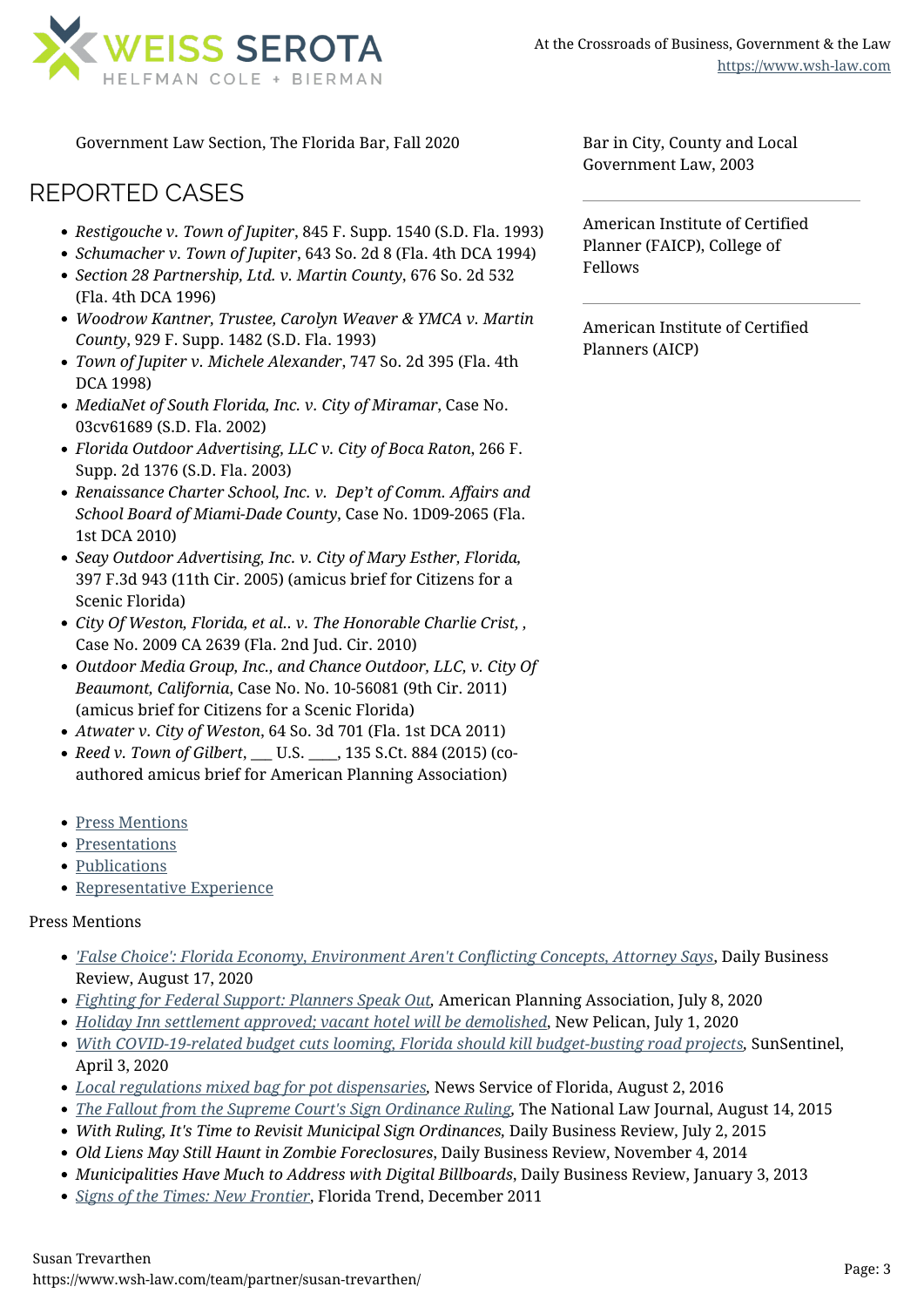

- *[Growth Law Challenge Leads to Recommendation to Clarify 'Unfunded Mandates](https://www.wsh-law.com/news-updates/in-the-news/growth-law-challenge-leads-to-recommendation-to-clarify-unfunded-mandates/)*['](https://www.wsh-law.com/news-updates/in-the-news/growth-law-challenge-leads-to-recommendation-to-clarify-unfunded-mandates/), The Current, September 16, 2011
- *[The Next Generation of Florida's Growth Management](https://www.wsh-law.com/news-updates/in-the-news/the-next-generation-of-floridas-growth-management/),* The Miami Herald, July 25, 2011
- *[House Passes Growth-Management SB360 Do-Over Bills,](https://www.wsh-law.com/news-updates/in-the-news/house-passes-growth-management-sb360-do-over-bills/)* Florida Tribune, March 16, 2011

#### Presentations

- *Legal Issues Surrounding COVID-19 Vaccination and Black and Minority Communities*, Weiss Serota Helfman Cole + Bierman, February 2021
- *Public Emergencies & Lessons Learned from COVID-19*, Florida Municipal Attorneys Association, June 2020
- *Planning in the Courts*, American Planning Association Florida's 17th Annual Public Policy Workshop, February 2019
- *Medical Marijuana And Its Impact On Our Communities*, Florida City and County Management Association, June 2018
- *Building an Ethical Organizational Culture*, American Planning Association Florida's 11th Annual Ethics Seminar: The Ethical Organizational Culture, November 2017
- *Legislative Panel Luncheon*, Broward Section of the Florida Chapter of the American Planning Association, 2017
- *Land Use Murr v. Wisconsin Part II*, International Municipal Lawyers Association (IMLA), July 2017
- *Medical Marijuana Issues Affecting Local Government Including Land Use And Labor Issues*, Florida City and County Management Association, 2017
- *Effects of Marijuana on Cities*, Broward County Bar Association's Medical Marijuana Legalization Summit, February 2017
- *Signs in the aftermath of Reed v. Town of Gilbert*, International Municipal Lawyers Association, October 2015 and April 2016
- *Law Planning and Plain English and Managing Protective Planning Commission and Zoning Board Meetings*, APA National Conference, April 2016
- *Planning 101*, 2-Part webinar for the Florida City and County Managers Association and Florida Institute of Government, April and May 2016
- *Reed v. Town of Gilbert and sign codes*, American Bar Association, American Planning Association, Lorman Educational Services, Strafford, and 1000 Friends of Florida webinars, 2015
- *Planning and the Courts*, APA Florida Conference, September 2015
- *Quasi-Judicial Hearings and Municipal Land Use: Hot Topics*, CLE International Land Use Law Conference, August 2015
- *Medical Marijuana and Signs*, Florida Municipal Attorneys Association Annual Meeting, July 2015
- *Changes to Growth Management Laws Affecting School Facilities*, Florida Educational Facilities Planners Association, July 2015
- *Ethics Laws Affecting Florida Local Government Elected Officials*, Good Government Initiative, August 2014 and 2015
- *State-mandated ethics training for elected officials*, Space Coast League of Cities and Palm Beach County League of Cities, 2015
- *Planning and the Courts*, APA Florida Public Policy Workshop, February 2013-2015
- *What Are Cities Doing To Deal With Problematic Vacation-Rentals?* Florida League of Cities Webinar, December 2014
- *The Sharing Economy*, Florida League of Cities Legislative Conference, November 2014
- *Counsel as Ethical Counselor,* 8th Annual Ethics Seminar of Palm Beach Planning Congress, November 2014
- *Medical Marijuana*, Broward League of Cities, October 2014
- *Marijuana: What Does it Mean for Your City?* Palm Beach League of Cities, October 2014
- *Land Use Regulations of Marijuana Related Uses*, Miami-Dade County Bar Local Government Section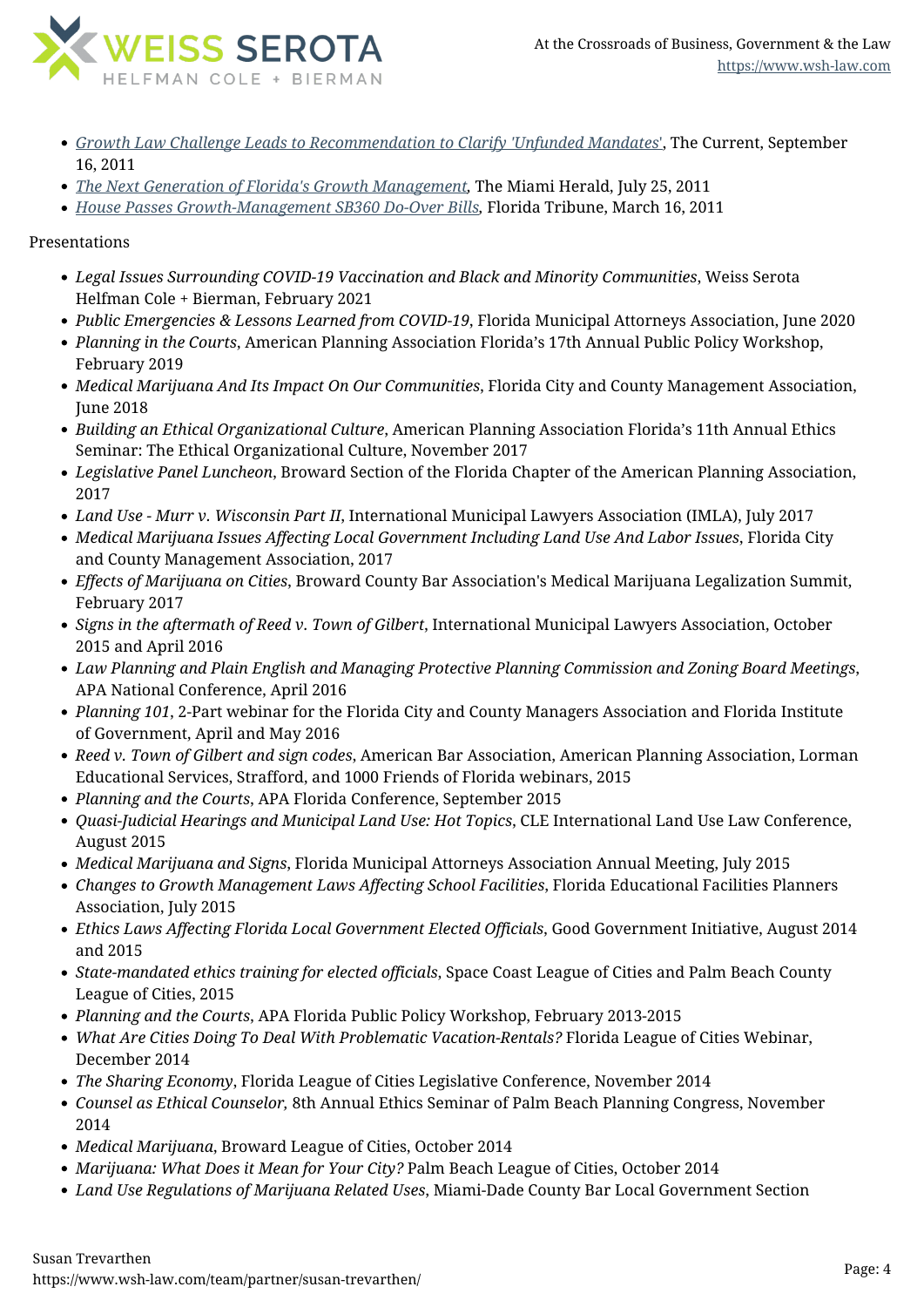

Seminar, September 2014

- *Quasi-Judicial Hearings and RLUIPA*, CLE International Land Use Law Conference, August 2014
- *Planning Ethics*, 1000 Friends of Florida Webinar, June 2014
- *School Facilities*, APA National Planning Conference, April 2014
- Rewrote the course materials and taught land use course for Florida league of cities Advanced Institute for Elected Municipal Officials, November 2013
- *School Concurrency Unplugged*, APA Florida Conference, September 2013
- *The Politics of Sustainability, Sustainable Zoning and Development Controls, Planners Training Service,* American Planning Association, 2011
- *Planning in the Courts, Senate Bill 360 Challenge*, 9th Annual APA Florida Public Policy Workshop, 2011
- *Regulating Political Signs and Speech Strategies for Local Governments Responding to First Amendment and Land Use Challenges,* Strafford Webinar with Interactive Q&A, 2010
- *Regulating First Amendment Land Uses*, National Conference of the American Planning Association, New Orleans 2010 and Boston 2011
- *Unfunded Mandates and the Constitutional Challenge to Senate Bill 360*, Florida On-Line Academy on Planning & Growth Topics, 2009
- *The Local Government Attorney's Guide to Successful Regulation of First Amendment Land Uses,* Florida Municipal Attorneys' Association, 2009 and City, County and Local Government Law Section of the Florida Bar, 2009
- *School Concurrency*, 25th Annual Growth Management, Energy, Climate Change, and the Environment Short Course, Florida Chamber of Commerce, 2009
- *Issues in Implementing the Harris Act*, Eminent Domain Committee, The Florida Bar, 2005
- *What Local Governments Can Do About School Overcrowding*, City, County and Local Government Law Section of The Florida Bar, Orlando 2004

### Publications

- [The True Impact of](https://www2.stetson.edu/law-review/article/the-true-impact-of-reed-v-town-of-gilbert-on-sign-regulation/) *[Reed v. Town of Gilbert](https://www2.stetson.edu/law-review/article/the-true-impact-of-reed-v-town-of-gilbert-on-sign-regulation/)* [on Sign Regulation,](https://www2.stetson.edu/law-review/article/the-true-impact-of-reed-v-town-of-gilbert-on-sign-regulation/) *Stetson Law Review*, Co-Author, Vol. 49, No. 4, Summer 2020
- [Deciding Where to Take Your Takings Case Post-Knick](https://www2.stetson.edu/law-review/article/deciding-where-to-take-your-takings-case-post-knick/)*, Stetson Law Review,* Co-Author, Vol. 49, No. 4, Summer 2020
- Best Practices in First Amendment Land Use Regulations, *Planning and Environmental Law*, Volume 51, 2009
- Perspectives on the 2009 Growth Management Legislation and Municipal Perspectives on Senate Bill 360, Version 2.0, *The Florida Bar Journal*, Volume 83, No. 9, October 2009 "Senate Bill 360 Refined: The Impact of the 2007 Legislative Session on Local Government Growth Management, Part I," *The Florida Bar Journal*, Co-Author with Michelle Vos and Chad Friedman, Volume 81, Number 10, 2007
- Senate Bill 360 Refined: The Impact of the 2007 Legislative Session on Local Government Growth Management, Part II, *The Florida Bar Journal*, Co-Author with Michelle Vos and Chad Friedman, Volume 81, Number 11, 2007
- Senate Bill 360: Growth Management Reform Arrives and It Is All About Infrastructure, Co-Author, *The Florida Bar Journal*, Volume 79, No. 9, October 2005
- Advising the Client Regarding Protection of Property Rights: Harris Act and Inverse Condemnation Claims, *The Florida Bar Journal*, Volume LXXXVIII, No. 7, July/August 2004
- Alternatives to Takings: Procedural Due Process, Equal Protection and State Law Doctrine in Taking Sides on Takings Issues: The Public and Private Perspectives, *ABA*, Roberts, Thomas Ed., 2001
- *Special Editor*, Inverse Condemnation and Impact Fees Chapters, Florida Environmental and Land Use Law, February 2001
- Florida Supreme Court Decides That Comprehensive Plan Amendments are Legislative, *Florida Planning*, May/June, 1997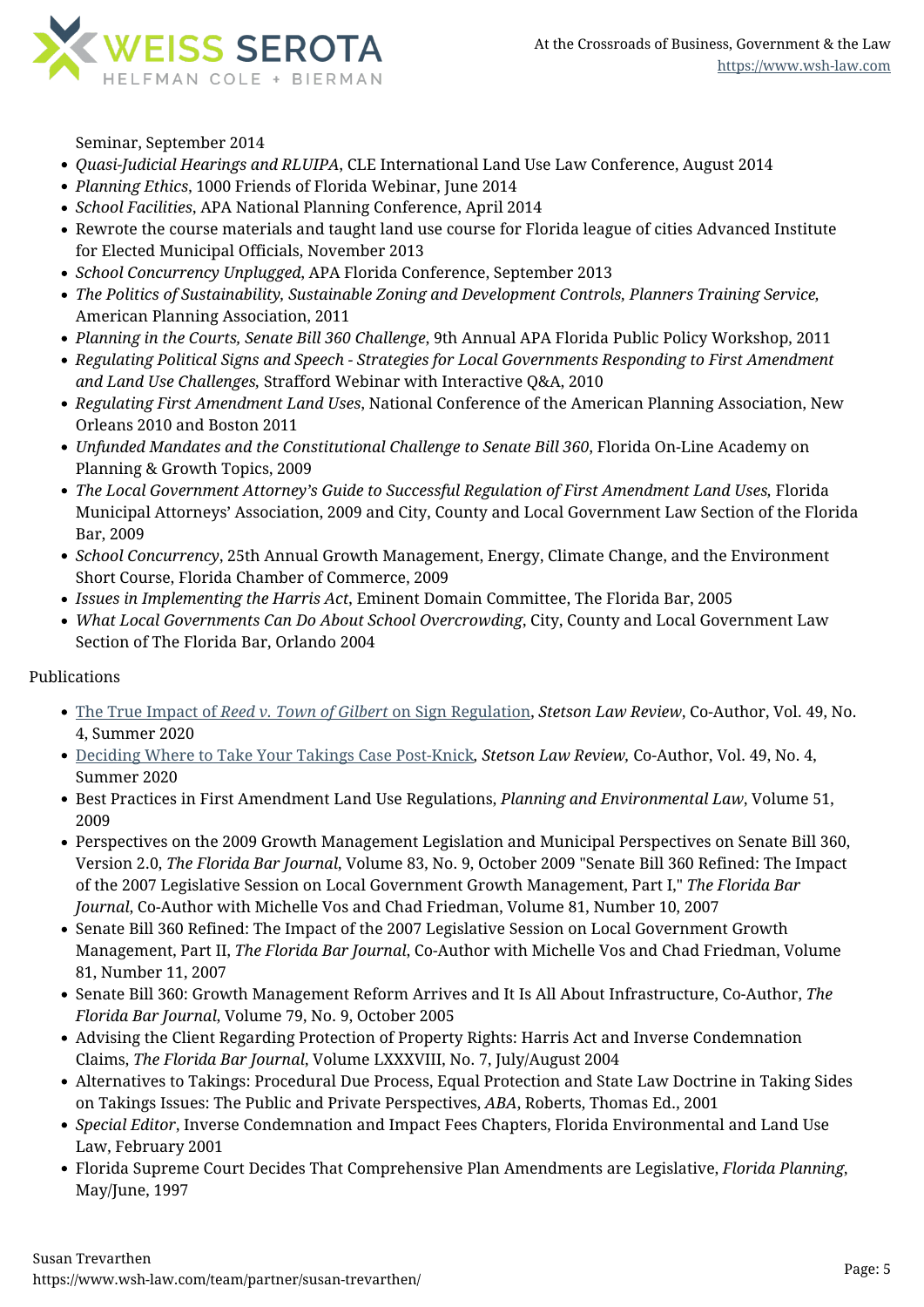

Defensible Exactions After *Nollan v. California Coastal Commission* and *Dolan v. City of Tigard*, (Co-Author), *XXV Stetson Law Review,* 1996

#### Representative Experience *Comprehensive Plans*

- Advised the City of Coral Gables on comprehensive plan amendment to enable form-based regulation in the Planned Area Development District.
- Advised the City of Sunrise and participated in the comprehensive plan amendment process for Tao residential high-rise development, Metropica Transit-Oriented Development, and Westerra Local Activity Center.
- Advised the City of Coconut Creek on the Regional Activity Center for the MainStreet development.
- Advised the City of Sunrise in the development and implementation of the Western Sunrise Area plan and land development regulations from 1995 to present.
- Advised the City of Homestead on the adoption of neighborhood plans for redeveloping areas of the City.
- Represented a coalition of Broward County municipalities and the Broward League of Cities in advocating for changes to the 2004 Broward County Evaluation and Appraisal process and potential changes to charter authority over land use.
- Advised municipal clients on applicants' plan amendments and related rezonings.
- Advised municipal clients on evaluation and appraisal reports and related plan amendments, and other plan amendments necessary to implement state statutes.

### *Public School Facilities*

- Advised the Department of Community Affairs as part of the consulting team preparing technical assistance documents for the implementation of school concurrency, including a model concurrency management system and model proportionate share mitigation agreement for school facilities.
- Advised pilot communities in Sarasota County and Walton County on the implementation of school concurrency, including drafting and review of all pilot deliverables, including the public school facilities element and the school interlocal agreement.
- Advised Sarasota County School Board 10 years later on updates to their system.
- Drafted school interlocal agreements, reviewed public school facilities elements and advised on the implementation of school concurrency for Cities of Sunrise, Miramar, Weston, Dania Beach and Hallandale Beach and the Collier County School Board.
- Represented the Miami-Dade School Concurrency Task Force in its development of a recommended approach to school concurrency, and represented the Miami-Dade County School Board in its negotiations with Miami-Dade County over the school interlocal agreement, and related to implementation of school concurrency.
- Advised City of Cooper City on issues with proposed public school boundary changes and assisted in developing alternatives.
- Advised Town of Miami Lakes and the Cities of Homestead and Sunrise on review and approval of charter school facilities.

### *Developments of Regional Impact (DRI)*

- Advised the City of Sunrise and participated in the DRI review process for the creation or amendment of DRIs for Sawgrass Mills, the Broward County Civic Arena (the BankAtlantic Center), Amerifirst/Metropica/Tao, Sawgrass International Corporate Park, and Harrison Park/Westerra.
- Advised the City and participated in DRI review process for implementation and amendment of the Villages of Homestead in the City of Homestead. Also developed new zoning districts, comprehensive plan amendments, development agreements and other associated approvals for these projects.